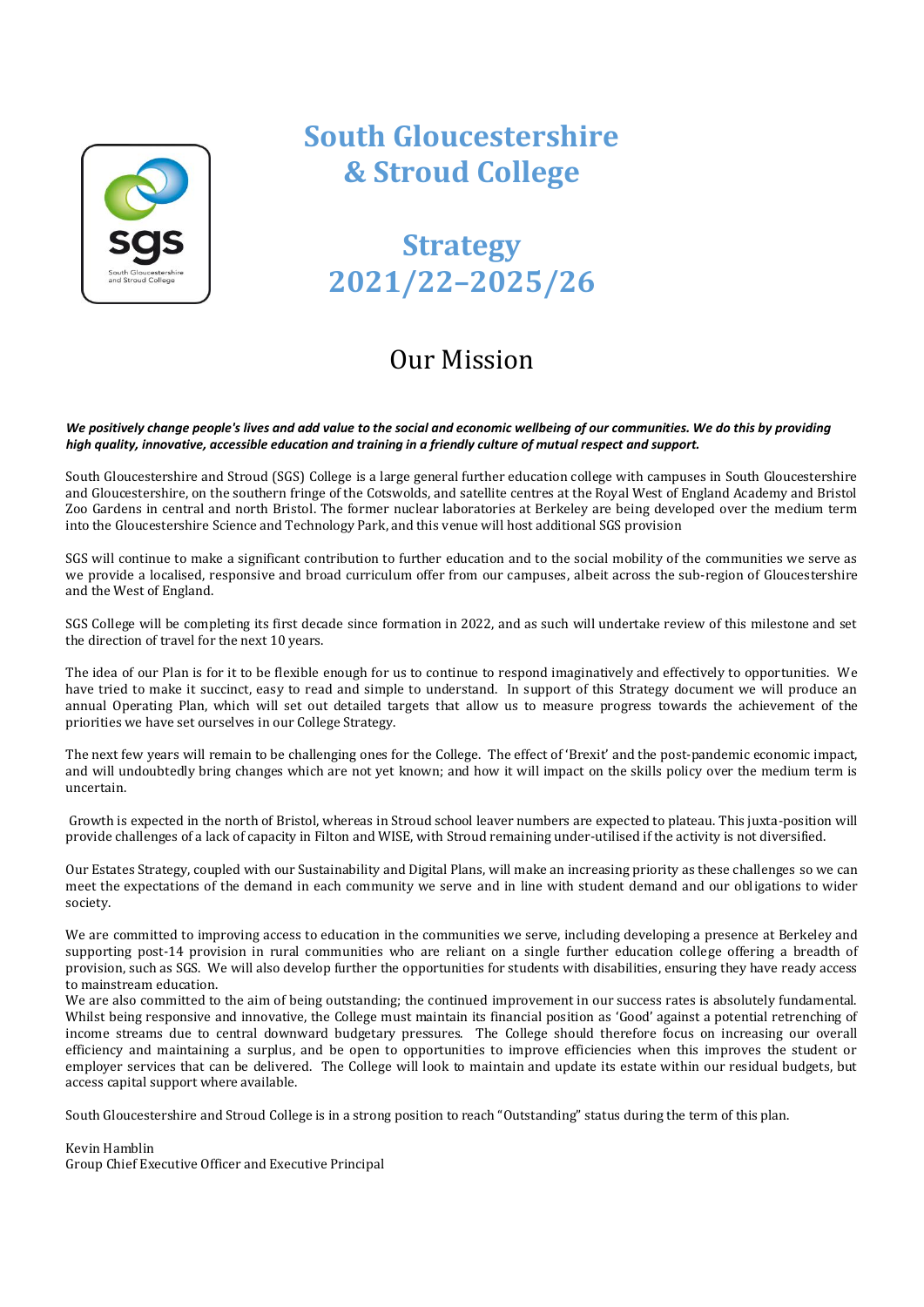## **Our Strategic Priorities**

- 1 To be recognised as an outstanding College
- 2 To be visionary and innovative in providing educational opportunities by anticipating and meeting demand
- 3 To enhance the quality of the experience we provide for our learners and our staff
- 4 To develop responsive partnerships with all our learners, employers, and all our stakeholders
- 5 To ensure we have the necessary resources to support our Plan
- 6 To provide an educational and training environment which is equipped for the delivery of high-quality learning

### **Where we are now**

- We deliver on two campuses in South Gloucestershire and one campus in Stroud and a further development at Berkeley opened in September 2017
- We employ over 900 staff, 85% of which provide or support teaching.
- We are an Associate Faculty of the University of Gloucestershire
- We have positive working relationships with other organisations such as the West of England Combined Authority, Education and Skills Funding Agency, GFirst and West of England LEP, South Gloucestershire Council, Stroud District Council and schools across the region
- We have 4600 full-time 16-18 learners in further education and 400 Higher Education Students and 1800 apprentices.
- We have over 5000 post 19 learners and engage with over 1000 businesses
- We have satellite campuses at the Bristol Zoological Gardens and the Royal West of England Academy in Bristol
- We are experienced in managing capital projects, investing over £40m in the last five years, to time and on budget
- Our financial health is 'Good'
- The £7m Brunel Building is was completed in Spring 2021, increasing capacity by 400 FTE students
- We have established a national and international reputation in the development of sport through our Bristol Academy of Sport

## **Our Vision**

*'To be outstanding by standing out'*

### **Our Mission**

'*We positively change people's lives and add value to the social and economic wellbeing of our communities. We do this by providing high quality, innovative, accessible education and training in a friendly culture of mutual respect and support.'*

## **Our Values**

*'We provide an essential service for our communities and will act with honesty, respect, responsibility and care.'*

## **Our Educational Character**

- Learners are treated as individuals and can progress their journey from the age of 14
- Courses are provided at every level up to at least Level 3, so learners have a choice which is commensurate with their ability and with delivery to suit their needs
- Where ambition is fostered and progression is encouraged whether onto further courses, to Higher Education or employment
- We have a visionary and innovative way of providing appropriate, relevant and innovative learning for all those engaged in classroom-based, work-based and community learning
- Learners are prepared for employment, or further progression, with the aim of producing well-rounded individuals who can fit in and contribute to society
- There is an inclusive environment for staff and learners with equality of opportunity and where diversity is respected
- Learning is fun and teaching and learning will excite and inspire
- The success of learners and staff is championed and celebrated
- Each individual is treated with integrity, respect and dignity
- A culture of openness prevails
- Continuous improvement is expected
- We are an integral part of the community, responding to and anticipating demand
- A Digital Plan supports our curriculum and the College is committed to a am improving sustainable approach to all we do.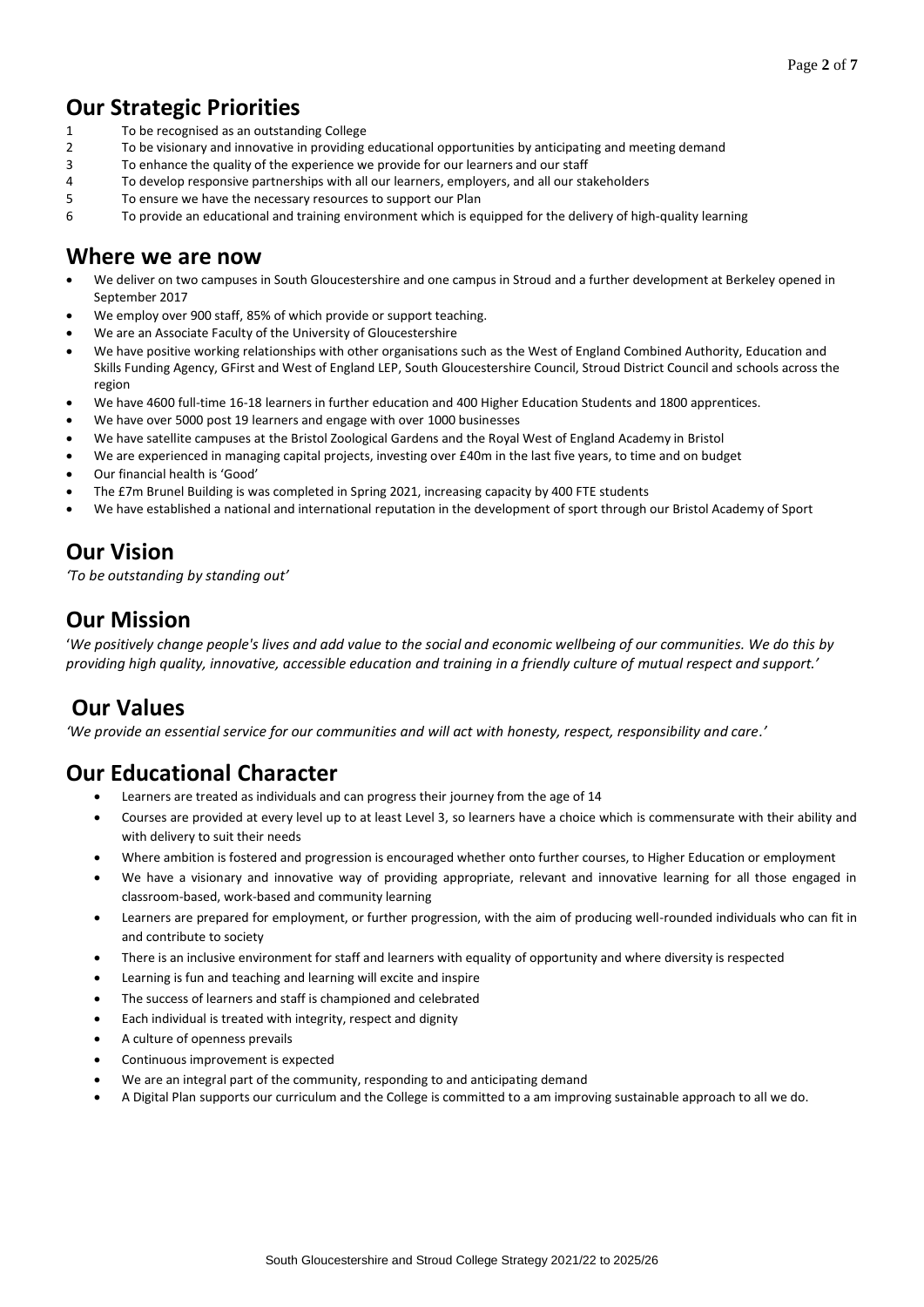## **Planning context The environment for education**

#### **During this planning period we anticipate:**

- An increase in 16-year olds leaving compulsory education in Gloucestershire and (especially) the WoE until the mid-2020's.
- The over-supply of post-16 providers may reduce in the medium term due to a reduction in apprenticeships and a focus on college provision for T Levels and the expectation that Colleges will be become 'anchor institutions' in the communities we serve whilst they collaborate collectively together to serve the needs of the region
- Increased post-16 capacity in the north Bristol fringe is essential. Short/medium term, the College will look to grow via the Brunel Building and explore the continuation of high quality blended learning for classroom-based elements of a programme (perhaps 1/3 : 2/3 split in favour of face-to-face after C-19) and a short term leased facility for construction growth
- Continued flat-lining of funding per FTE students
- WECA/ LEP's will hold more central funding (specifically via devolution) for Skills and Capital for colleges to bid for, especially for Adult re-skilling, as the National Skills Fund is devolved.
- HE numbers will continue to rise. The University Centre opened at WISE in September, 2021
- Significant change in working practices and the need to develop our staff, as flexibility of delivery will be expected by employers and employees will now expect greater remote working as a resulting legacy of the pandemic.
- Collaboration between other FE providers nationally will become more supported as a result of the FE Reform White Paper.
- There will be a greater demand for flexible course structures and modes of delivery, especially via new technologies.
- As financial pressures are placed on the sector due to the post-Brexit and pandemic economic conditions, this will require a greater focus on on-line/blended learning and the associated quality of this delivery
- Funding will need to be generated from a greater variety of sources and from other Government Departments such as the Department for Work and Pensions, full cost recovery and bids, such as the LEP Strategic Economic Plan.
- Brexit' will create uncertainty for a number of years to come.
- Productive working relationships with local Councils (Gloucestershire County Council, South Gloucestershire LA and WECA), local schools and other training providers, to improve standards will be encouraged
- Colleges must adapt provision so that students are better prepared for employment with increased maths and English delivery
- Apprenticeships will reduce in line with economic downturn, unless supported by the Government.
- Employers will work more closely with the College, viewing the College as a strategic partner, which is part of the independent commission's stance for 'The College of the Future'
- Growth in LDD student numbers as the Local Authorities places students in the College rather than using out-of-county providers
- We should be focussed on the progress of our students (university, employment, apprentices, training) as much as the achievement of qualifications

## **Strategic analysis**

#### **We enjoy advantages and assets upon which we will build:**

- Prime locations in North Bristol/South Gloucestershire and Stroud, with proximity to major centres of population within an hour's travel to College and access to major employers
- We are developing Berkeley as a Science and Technology Park
- Attractive and student-friendly WISE, Berkeley and Stroud campuses, but less attractive building stock at our A38 Bristol Campus
- Flexible and loyal staff with proven commitment to SGS
- The popularity of a number of our programmes
- Experience of delivering work-based programmes
- High reputation for the Apprenticeships we deliver
- The diversity of our student population, in particular across age groups, making us an established provider of lifelong learning
- Our reputation for excellent education and training for professional/employer-led courses
- An existing relationship with the University of Gloucestershire
- Positive relationship with local media and an effective marketing team
- Active collaborative relationships with other education providers
- Located within areas which will see increased housing provision
- Excellent major communication routes to the South West, South Wales, along the M4/M5
- The extent of our contribution to the cultural, economic and social life of our local communities
- Growing positive relationship with City of Bristol College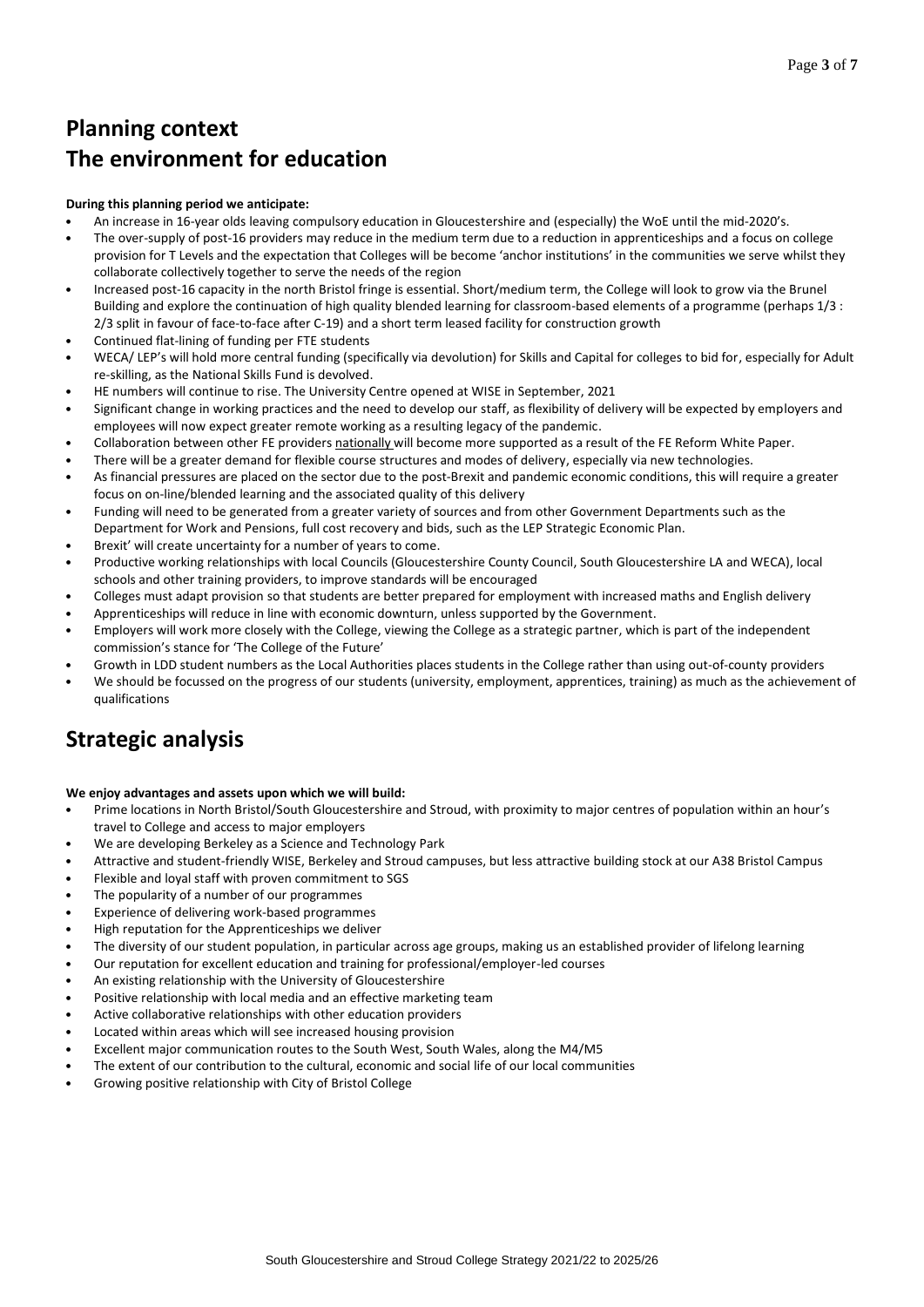#### **We operate under a number of constraints, some of which are within our influence and control whilst others are not:**

- We have a limited estate capacity, with significant maintenance and repair issues on the A38 site
- Highly competitive market place but City of Bristol College are retrenching and exiting from S. Glos and N Bristol campuses which is putting strain on A38 and WISE campuses
- Possible reduction in 19+ non-priority funding, and a focus on re-skilling adults and the 16-19 unit of funding will only marginally increase
- Possibility of increased HE-funded and university-franchised provision
- The economic environment will limit the possibility of increasing fees and full cost income streams for adult courses
- Limited public awareness of the full range of our work, but the SGS brand is growing
- Poor public transport infrastructure in North Bristol/South Gloucestershire and southern Gloucestershire
- Limited space at the main Filton A38 Campus for learning and teaching, student and staff accommodation and parking
- Undeveloped presence in the J14-M5 Corridor
- Lack of capital funding for additional capacity in the Northern Arc of Bristol to cope with the increase in population and employment land.
- To maintain financial strength of at least 'Good', the possibility of increasing borrowing is limited.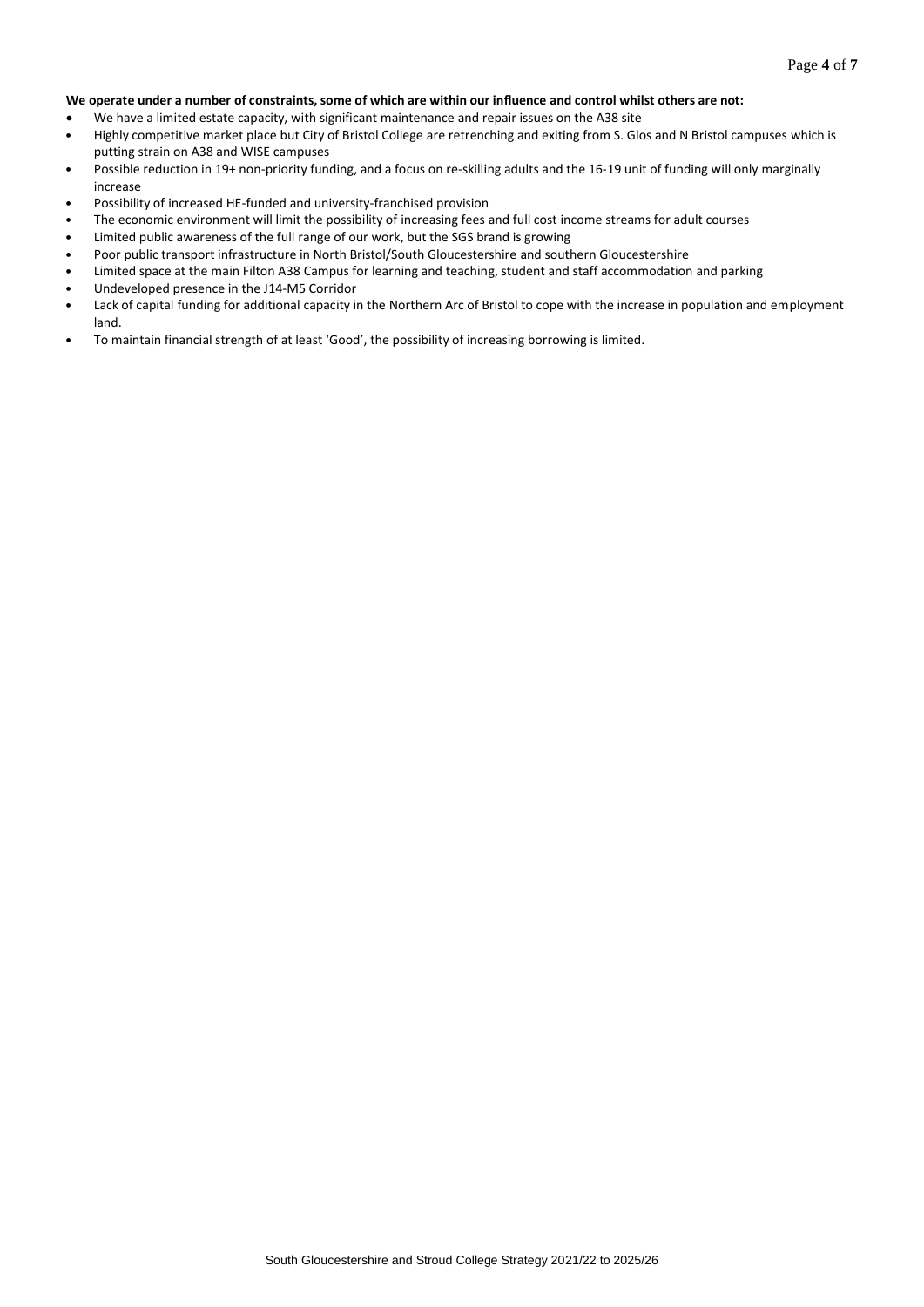## **Strategic Priorities for 2019/20 – 2023/24**

## **Strategic Priority 1: To be recognised as an outstanding College**

SGS has a distinctive role as a major provider of academic, specialist and professional education. We recognise the importance of placing our students at the centre of everything we do and for preparing them for work, their continuing careers and lifelong learning. We also recognise the need for all our work to be of the highest possible standard. Excellence will continue to be our goal. The current C-19 crises has placed the need to provide high quality on-line/blended learning at the top on our agenda pedagogically as well as technically.

Our primary targets in support of this priority will include:

- Success rates will not be an accurate reflection of improvement, due to C-19 and Centre-Based Assessments in 2019/20, and therefore the focus will be placed on improving quality of on-line/blended learning and student well-being.
- Throughout this plan, each academic department will maintain where appropriate, a balanced portfolio which includes a range of activities from: pre-16, SEND, 16-19, craft, technical, professional and, in specialist areas, Foundation Degree levels or equivalent.
- Our added value scores, where available, will have most courses significantly positive, with no significant negatives. As soon as the C-19 issues have passed, the 18/19 academic year will become the baseline.
- The quality of teaching and learning will continue to improve annually, supported by targeted staff development and coaching programmes. This will include on-line and blended learning.
- Placing more emphasis on developing the employability skills of or students, thereby giving them a competitive advantage in the progress to employment, apprenticeships or further education.
- Teachers will focus on classroom discipline and learning, and maintaining progression on-line, as appropriate.
- Continue to support the welfare and safeguarding of our student cohort.
- Sport will continue to provide outstanding education and demonstrate class leading practice at the national level.
- A limited range of Enrichment opportunities will continue to be provided around C-19 guidelines.

## **Strategic Priority 2: To be visionary and innovative in providing educational opportunities by anticipating and meeting demand**

The need plan for considerable growth in demand especially in the S Glos/northern Arc from 29000+ houses and plans for 10,000+ new jobs, will require a step change in the capacity to deliver FE in the area. City of Bristol are focussing on the north, central and south Bristol with SGS expected to support S. Gloucestershire's FE needs. A major property review will be taking place in the short term to plan for this growth and the impact on SGS and its estate. The College will explore a more permanent move to bring high quality blended learning into all programmes, where appropriate

HE numbers will are also expected to grow in the medium term, especially in Bristol where the College has opened a University Centre at WISE. The Government focus on Work-Based Learning and employer responsive activity requires the College to continue to adapt its approach to respond to the demands of business. The economy is expected to retract resulting in an increase in adult unemployment and a reduction in Apprenticeship opportunities for 16-18's however there will be scope to develop traineeships. The economy has placed pressure on both these income streams, with the demand-led adult funding capped, and the apprenticeship programme challenging due to C-19 and Brexit.

Our primary targets in support of this priority will include:

- To continue the review of the College Estate in Bristol and the propose development required to replace the A38 site and increase capacity to respond to the growth in demand expected in South Gloucestershire. This may require the leasing of additional space for construction demand to be met.
- Being innovative in the use of resources to deliver programmes that provide opportunity for students and employers, using blended learning where appropriate to reduce pressure on our estate until new capacity is introduced.
- To foster the relationship with the Low Carbon, High Technology and the Engineering Sectors in Greater Gloucestershire.
- Improving the recruitment and retention of students with Special Educational Needs and Disabilities (SEND).
- Creating programmes which are aimed specifically at priority groups, including BME, NEET, SEND and non-traditional HE students.
- Becoming employer-focussed and demand-led in our response to the Skills Agenda, with £1m of our income being derived from Berkeley by 2022/23.
- Contribute to the enterprise agenda by fostering new businesses and providing incubation facilities for start up businesses.
- Promote sustainable development and the skills to install renewable resources at WISE and Berkeley.
- To lead innovation in teaching and learning and to be creative in the use of new learning technologies to support blended learning.
- Through future collaborative ventures, we will extend our HE provision and may include student accommodation and off-balance sheet investment at WISE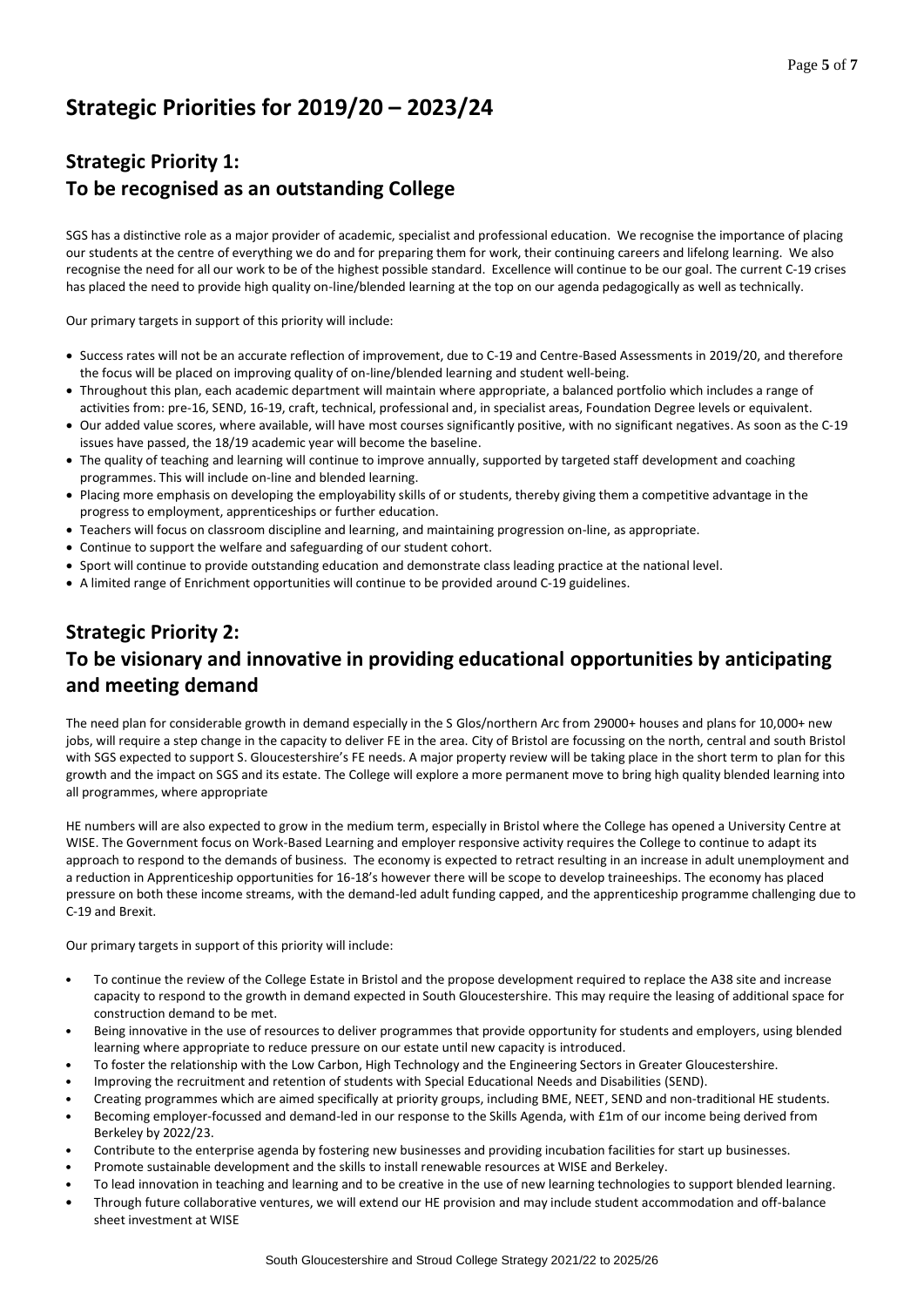## **Strategic Priority 3: To enhance the quality of the experience we provide for our learners and our staff**

The quality of the learner experience we offer remains crucial to the success of our learners. Our ability to recruit and retain students depends upon that success and their satisfaction with the experience. We intend to build on our distinctiveness in provision over the next four years, and our tradition of supporting learners in their studies. Employability of our students is a key consideration. This will become even more important in a shrinking economy. We will continue to ensure theory and practice is combined in programmes of study as well providing enrichment and adding value overall

Our primary targets in support of this priority will include:

- Guaranteeing that the learner experience offered at each campus in our network stands out because it is individualised, professional and appropriate.
- Ensure over the medium to long term that the college estate is appropriate to the needs of the student and the level of provision offered.
- To seek to diversify activity at Stroud to maintain the viability of this campus in the long term as 16-19 demographics remain challenging.
- To remove / replace inadequate building stock over the medium term, especially the A 38 Construction facilities.
- Preparing learners for employment in a rapidly changing world through programmes where learning is a mixture of theory, practice and support.
- Implementing a revised learning and teaching strategy to improve learners' learning experience and bring greater variety of modes of course delivery and provide truly blended learning using new technologies.
- Revising staff development policy and succession planning mechanisms to ensure our flexible staff are supported, motivated and continually developed to meet the changing demands of education.
- Ensuring we meet the highest standards for the wellbeing and safeguarding of our students.
- Providing a variety of Enrichment opportunities.
- Encouraging and celebrating the success of our students and staff.
- Listening and responding to the views of our learners, staff, community and employers.
- Adding value overall through a combination of the above.

## **Strategic Priority 4: To develop responsive partnerships with all our learners, employers, and all our stakeholders**

College-based teaching and learning have traditionally been the main activities of further education colleges. Engagement with business, public services and the community is increasingly acknowledged to be a fundamental part of our task, with the objective of transferring knowledge between partners.

Our primary targets in support of this priority will include:

- Develop a means to ensure the quality of online delivery and student support services
- Forming and strengthening partnerships with training providers and educational institutions to meet local needs.
- Encouraging local businesses and public sector organisations to engage with the College in its vocational and professional programmes and to continue to position the College as the first stop for skills training in the West of England and Gloucestershire LEP areas.
- Championing the involvement of staff and students in the community, particularly opportunities for volunteering.
- Committing all our Departments to maximising opportunities for new relationships which will meet our priorities.
- Continuing to take a lead in area-wide 14-19 initiatives in the local communities supported by our various campuses; and playing an active role in the development of Local Enterprise Partnerships in the West of England and Gloucestershire.
- Tracking destination data and student satisfaction through robust data collection.
- Being responsive to the needs of groups within the locality by making College facilities available.